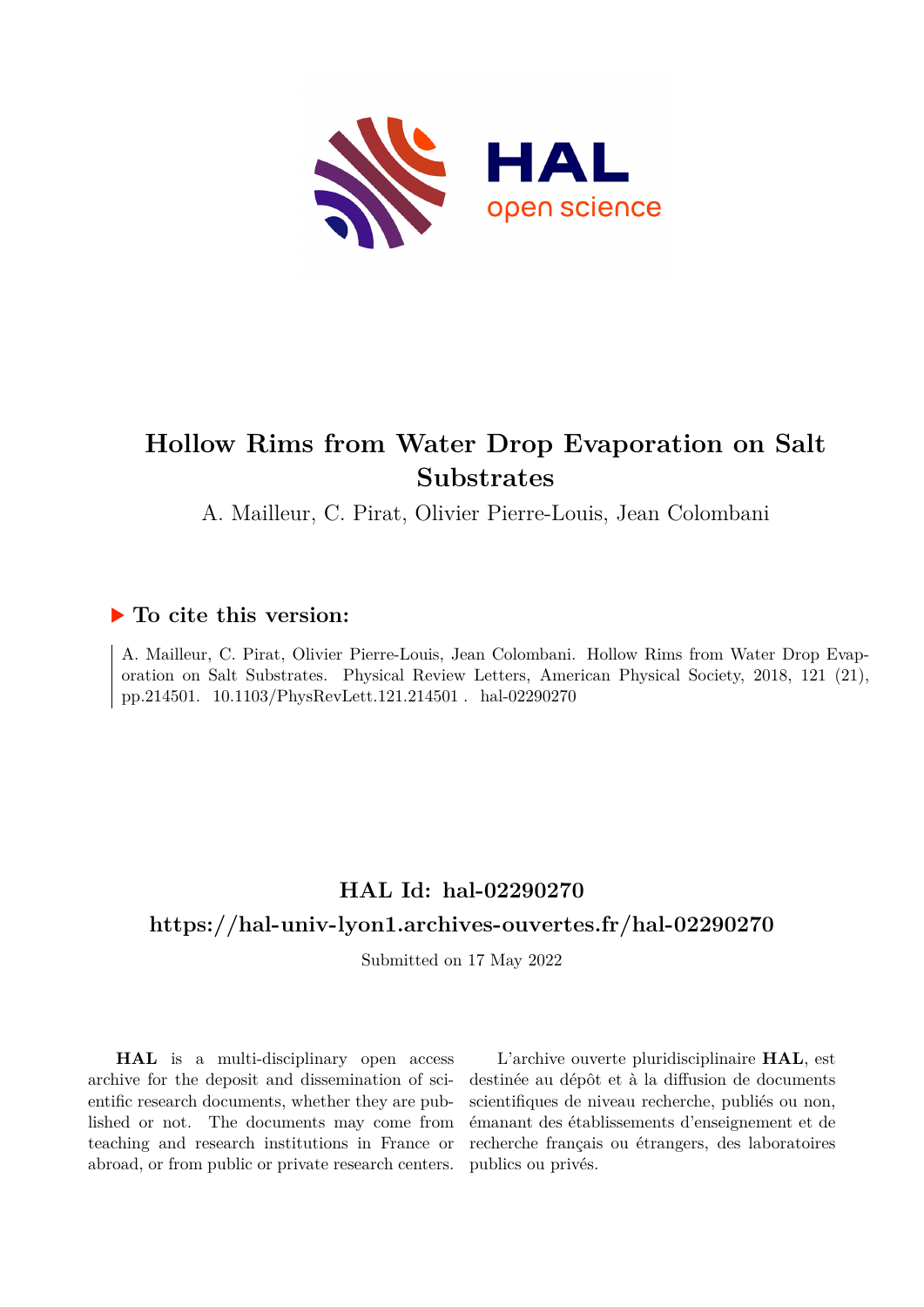## Hollow Rims from Water Drop Evaporation on Salt Substrates

Alexandra Mailleur, Christophe Pirat, Olivier Pierre-Louis, and Jean Colombani\*

Institut Lumière Matière; Université de Lyon; Université Claude Bernard Lyon 1; CNRS UMR 5306; Domaine scientifique de la Doua, F-69622 Villeurbanne, France

(Received 12 July 2018; revised manuscript received 3 October 2018; published 21 November 2018)

We report on the observation of thin salt shells that form at the periphery of evaporating pure water drops on salt. Shell shapes range from rings of inclined walls to hollow toroidal rims. We interpret this phenomenon as a consequence of a molecular coffee-stain effect by which the dissolved salt is advected toward the pinned contact line where an increased evaporation takes place. The subsequent salt supersaturation in the vicinity of the triple line drives the crystallization of the shell at the liquid-air interface. This interpretation is supported by a simple model for shell growth.

DOI: [10.1103/PhysRevLett.121.214501](https://doi.org/10.1103/PhysRevLett.121.214501)

The coupling between wetting and growth is one of the major routes towards surface patterning, and leads to a wide variety of morphologies from the nano- to the macroscale. Interest in this pathway for nanostructure formation is largely driven by applications, e.g., in quantum computing [1,2] and miniature lasers [3]. Prominent nanoscale examples include vapor-liquid-solid (VLS) growth of semiconductor nanowires [4,5] and carbon nanotubes [6] and droplet epitaxy [7,8]. In this latter process, nanoscale rings or disks form, with a morphology appreciably resulting from wetting conditions [9].

At the macroscale, ring-shape patterns have also been obtained via the coffee-stain effect, by which the evaporation of a drop of suspension leads to a deposit at the periphery of the dried drop—similar to a coffee stain when the triple line is pinned. This results from outward flows inside the drop compensating the enhanced loss of liquid due to a higher evaporation rate at the periphery [10–16]. Since it induces unwanted stains on dishes, or heterogeneous deposits on ultraclean surfaces in microelectronics, at first glance this phenomenon appears as detrimental. However, following the development of methods controlling the final deposit, using particle shape [17], Marangoni flow [18], liquid viscosity [19], or drop size [20], this effect is now considered to be a promising surface patterning technique [21,22].

Models both at the nano- and macroscales have confirmed that a large variety of final deposit shapes can be reached. For example, ringlike to mountainlike morphologies can be obtained by varying the triple line mobility [23], and multiple rings can be found in droplet epitaxy [8,9,24]. Molecular simulations of microdroplet evaporation on soluble substrates also suggest the formation of rims [25].

We propose in this Letter a configuration where the interplay between drop wetting and material dissolution and growth leads to an unexpected surface morphology. We show that when a sessile millimeter-size drop of water evaporates on a soluble substrate, dissolution and evaporation can proceed simultaneously, and the dissolved species precipitate as a ring-shaped stain. This peripheral deposit exhibits a unique morphology with an open or closed hollow shell, in striking contrast with deposits from salty water evaporating on inert substrates [26,27] or pure water evaporating on hydrosoluble solids [28,29]. Furthermore, our experiments demonstrate that the coffeestain effect may even occur with a pure solvent, such as water, instead of a prepared liquid, provided that the solid dissolves in the liquid.

We present here observations of deposits obtained in various experimental conditions. The data are interpreted in the frame of a simple analytical model, taking into account four basic ingredients: (i) evaporation at the liquid-air interface, (ii) dissolution at the solid-liquid interface, (iii) diffusion and convection inside the liquid, and (iv) precipitation at the edge of the drop. We propose thereby a nonequilibrium morphology diagram that depends on the contact angle and on the ratio between drop radius and shell thickness. Finally, we speculate that the thickness of the shell should be controlled by a competition between mass transport kinetics and solid-liquid surface tension.

In all experiments, the substrate is a  $10 \times 10 \times 1$  mm<sup>3</sup> NaCl single crystal, polished with grit size down to 1  $\mu$ m in dry conditions. Salt residues are removed by a burst of compressed air. This polishing protocol leads to a roughness of ∼100 nm measured by atomic force microscopy (AFM). The evaporation proceeds in a closed  $240 \times 240 \times$ 300 mm<sup>3</sup> vessel in which the substrate lies on a copper disk, the temperature of which is regulated by a heating resistance and a thermal platinum probe, in the range from 20 to 80 °C. The disk presents 32 notches, containing one sample each. After each drop evaporation, the disk is properly rotated and the next drop is deposited.

Moisture in the cell is controlled by a wide beaker of saturated solution of various inorganic salts and monitored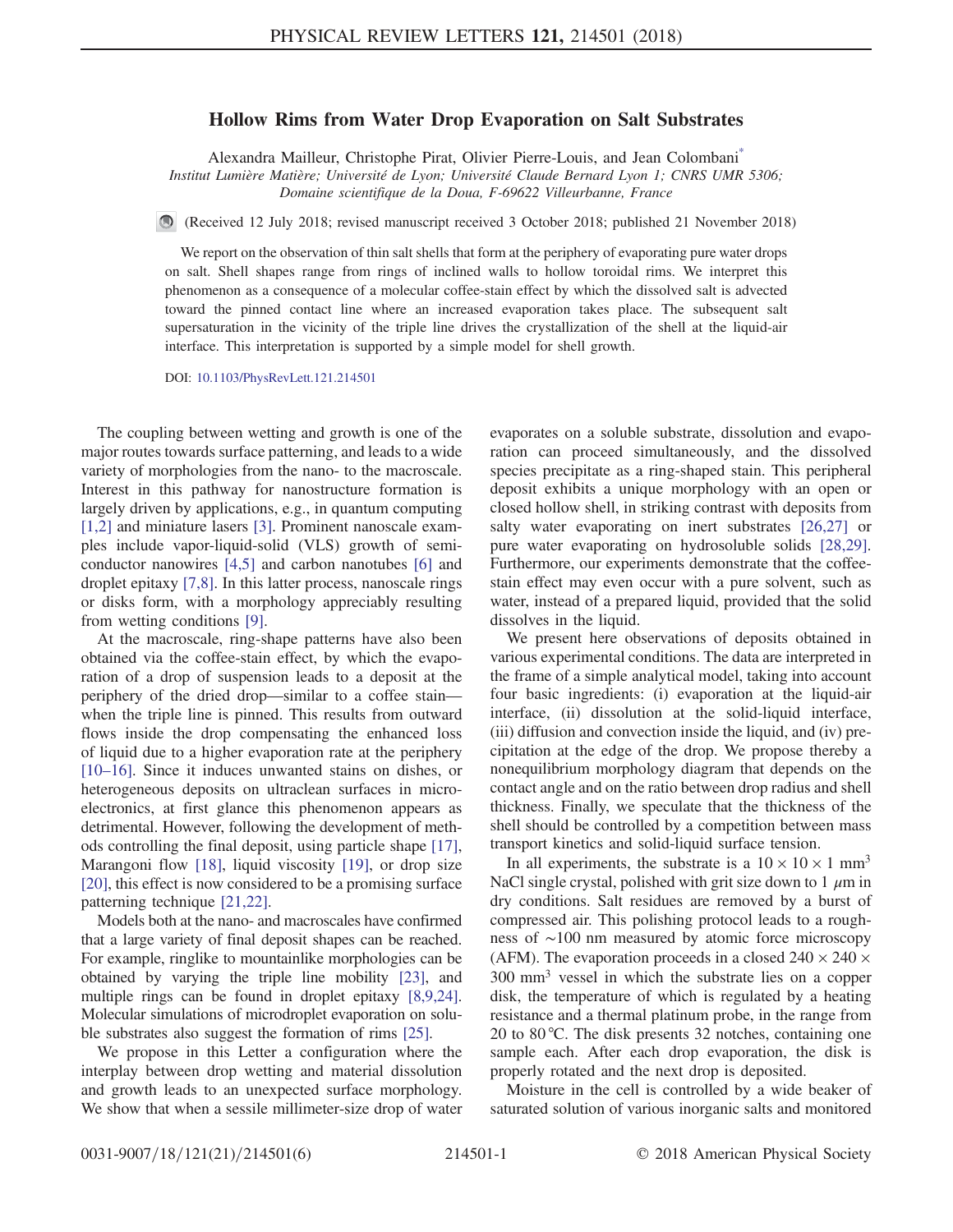

FIG. 1. Top and side views of a drop of water evaporating at 55 °C on a polished NaCl single crystal seen 2, 13, 23, and 33 s after deposition (from left to right). The sessile diameter of the drop is 2.0 mm.

with a hygrometer (see schematic of the setup in Fig. S1 in Supplemental Material [30]). The relative humidity ranges from 18% to 45%. The drop, of initial volume ranging from 0.05 to 3.5  $\mu$ l, corresponding to an initial sessile diameter between 1.0 and 3.7 mm, is deposited with a needle and its evaporation is recorded from the side and from the top. The deposited liquid is always ultrapure water. Evaporation times, depending on temperature, relative humidity, drop size, and contact angle, span from 10 to 300 s. The dryouts are observed *post mortem* with scanning electron microscopy (SEM) and their topography is measured with a vertical scanning interferometry (VSI) profilometer.

Figure 1 displays snapshots of the evaporating drop at 55 °C (see videos in Supplemental Material [30]). Simultaneous water evaporation and salt precipitation in a peripheral rim are observed. The transfer of salt from the drop to the outer deposit shows, as for colloidal suspensions, that the divergence of the evaporation flux at the anchored triple line induces an outward capillary flow [31]. Depending on experimental conditions, as shown in Figs. 2 and 3, these rims exhibit a variety of shapes that range from open deposits in the form of a continuous inclined wall to closed deposits, with a truncated toroidal shape. Additionally, the relief of the dryout has been investigated with VSI (see an example in Fig. S2 in the Supplemental Material [30]).

Among the varied parameters, the drop radius and contact angle have appeared to be the driving ones (see model below). Nevertheless, it should be noted that we have seen no impact of the temperature on the morphology, except the absence of closed shells for a vanishing temperature gradient between drop and substrate.

The evaporation scenario leading to the formation of these shells can be divided into four stages. (i) In all experiments, at the drop deposition, the triple line is pinned, an immediate dissolution of the substrate occurs, and a deposit starts to precipitate at the anchored three-phase line (first image in Fig. 1). We observe in the profilometric image (Fig. S2 in Supplemental Material [30]) that the substrate is dug in the middle of the stain after evaporation. The height of the drop is of the order  $h \sim 100 \mu m$  and the diffusion coefficient of the salt in the drop is  $D \sim$  $10^{-9}$  m<sup>2</sup>/s at ambient temperature. Therefore the formation of this central depression caused by dissolution, and the resulting saturation in salt of water, must appear after a time  $\tau = h^2/D \sim 10$  s. At ambient temperature, the evaporation time is always larger than 1 min, so the saturation of the liquid by diffusion occurs at the very beginning of the experiment. As both the diffusion coefficient and evaporation rate increase with temperature, this should remain true at all temperatures. (ii) During evaporation, the threephase line leaves the initial perimeter of the drop and remains attached to the edge of the growing deposit (second image in Fig. 1) [32]. (iii) Approaching the end of the experiment, the drop surface becomes concave, and the



FIG. 2. SEM images of deposits with different morphologies: (a) open shell, (b) intermediate open shell, and (c) closed shell.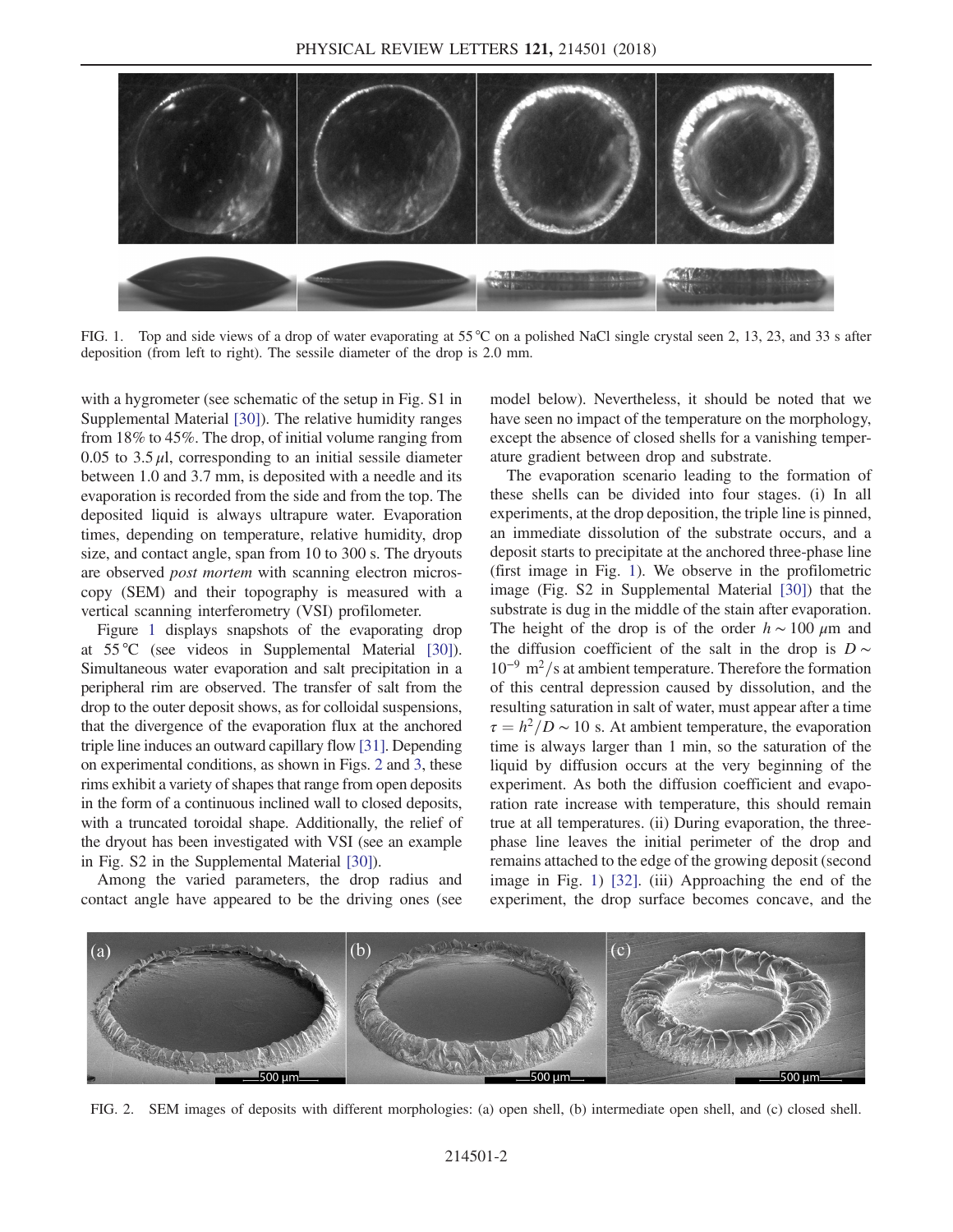

FIG. 3. Sliced deposit showing (inset) a hollow crystalline rim, the membrane of which is roughly 15  $\mu$ m thick.

drop surface in the center reaches the salt substrate. A new inner triple line then recedes outwards, until it reaches the deposit (see video from the top in the Supplemental Material [30] for a clearer view of the phenomenon). During this stage, the deposit may close to form a hollow shell, or remain under the form of inclined walls. In all cases, a striking pattern of linear defects oriented roughly along the radial direction is also observed on the shell (see Fig. S3 in the Supplemental Material for images of this effect [30]). (iv) At the very end of the evaporation process, the remaining liquid recedes inside the hollow shell (see video from the top in the Supplemental Material [30]).

In order to analyze this original shell formation mechanism, we have designed a minimal model, inspired by the approach of Deegan et al. [31]. We assume that the evaporation flux is larger at the edge of the drop, and this inhomogeneity of evaporation drives an outward radial hydrodynamic flow. This leads to a supersaturation in the triple-line region, which feeds the growth of the shell. Considering an axisymmetric drop shape, global mass conservation and salt mass conservation impose two integral relations, respectively:

$$
0 = \int_{r_0}^{r_{\text{TL}}} dr 2\pi r [\partial_t h(r) + J_s(r)], \qquad (1)
$$

$$
-2\pi r_{\rm TL} w \partial_t r_{\rm TL} = \int_{r_{\rm TL}-ah_{\rm TL}}^{r_{\rm TL}} dr 2\pi r \Omega c_{\rm eq} [\partial_t h(r) + J_s(r)],
$$
\n(2)

where, as illustrated in the schematic in Fig. 4,  $h(r)$  is the liquid-gas surface profile,  $J_s(r)$  is the evaporation rate,  $r_{TL}$ is the radius of the liquid-gas interface, and  $h_{\text{TL}}$  is the height of the edge of the shell. These relations also include the shell thickness w, the molecular volume  $\Omega$  of the salt, and its solubility  $c_{eq}$  in water. We have neglected the possible change in the depth of the substrate under the drop, which is assumed to be small compared to the change of height of the liquid-gas interface [30]. The second relation assumes



FIG. 4. Top: schematic of the model. Bottom: shell formation dynamics. (a)  $r_{\text{TL}0} = 0.5$  mm (closed), (b)  $r_{\text{TL}0} = 1$  mm (closed), (c)  $r_{\text{TI},0} = 2$  mm (open). Images obtained with model II in the third stage of the dynamics, and assuming  $a = 1$ ,  $\Omega c_{eq} = 0.26$ ,  $w = 20 \mu m$ , and initial contact angle  $\sin \theta = 0.4$ . The thick red line represents the shell formed in the second stage, and the thick green line represents the shell formed in the third stage. The thin blue lines represent the liquid-gas interface at 0%, 40%, 80%, 97%, and 100% of the total time.

that all the salt arriving in the zone  $r_{TL} - ah_{TL} < r < r_{TL}$ , indicated by the shaded area in the schematic of Fig. 4, is incorporated into the shell. The phenomenological dimensionless constant a accounts for the diffusion-induced three-dimensional redistribution of mass around the edge of the shell.

As observed in experiments, the evaporation process can be decomposed into four stages. In the second stage, the liquid-air interface profile can be approximated by a parabola:  $h(r) = h_{\text{TL}} + (r_{\text{TL}}^2 - r^2)/2R$  with R the radius of curvature of the drop and  $r_0 = 0$  in Eq. (1). Assuming tangential growth of the shell along the drop surface (as in the second image of Fig. 1), and an evaporation flux  $J_s(r) \approx J_0/(1 - r^2/r_{\text{TL}}^2)^{1/2}$ , with  $J_0$  the evaporation flux away from the triple line, within the small slope approximation [31], we obtain two coupled equations from Eqs. (1), (2) in the limit  $ah_{TL} \ll r_{TL}$ 

$$
\frac{\partial_t R}{J_0} = 8 \frac{R^2}{r_{\text{TL}}^2},\tag{3}
$$

$$
\frac{\partial_t r_{\rm TL}}{J_0} = \Omega c_{\rm eq} \frac{(2ar_{\rm TL})^{1/2}}{w} \left(\frac{r_{\rm TL0}^2}{2R_0} - \frac{r_{\rm TL}^2}{2R} - 4J_0 t\right)^{1/2},\tag{4}
$$

where  $r_{\text{TL}0} = r_{\text{TL}}(t = 0)$  and  $R_0 = R(t = 0)$ . These equations are solved numerically.

In the third stage, where the drop is ring shaped, the radius of the uncovered zone in the center of the drop is denoted as  $r_{\text{in}}$ . Once again, the profile is assumed to be a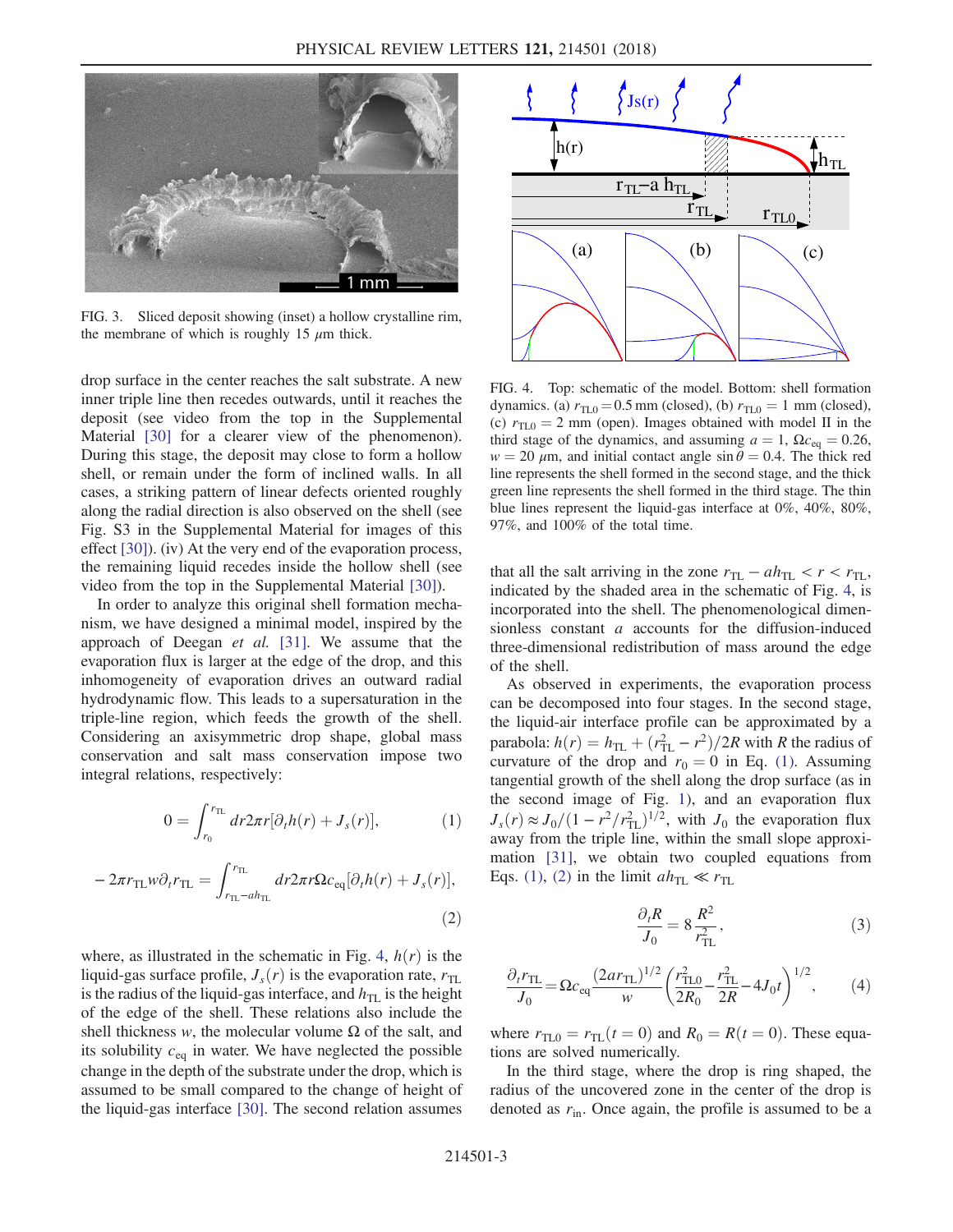constant mean-curvature surface. Assuming in addition a vanishing contact angle at  $r = r_{\text{in}}$ , we obtain  $h(r) =$  $h_{\text{TL}}f(r)/f(r_{\text{TL}})$ , where  $f(r) = (r^2 - r_{\text{in}}^2)/2 - r_{\text{in}}^2 \ln(r/r_{\text{in}})$ , and  $r_0 = r_{\text{in}}$  in Eq. (1). We consider two models for evaporation (see Supplemental Material for details [30]). The first model (model I) accounts for an increase of evaporation at the inner triple line of radius  $r = r_{\text{in}}$ . In contrast, the second one (model II) still uses the same expression of the evaporation rate as in the first stage. While both models lead to considerable complication of the dynamical equations as compared to the second stage, they do not bring significant changes from the results of the second stage. Indeed, due to the smallness of the liquid volume in the third stage, the additional growth of the shell is relatively small.

As in the experiments, the resulting shell shapes are found to be closed or open depending on model parameters, as shown in Fig. 4. The simulations are stopped when the distance between the two triple lines  $r_{TL} - r_{in}$  is equal to the cutoff length  $ah_{\text{TL}}$ . We consider that shells are closed when the final value of  $h_{\text{TL}}$  is less than 20% of the maximum shell height. Movies of the modeled dynamics are presented in the Supplemental Material [30]. As seen by a rescaling of time in Eqs. (3) and (4), the evaporation rate  $J_0$  determines the timescale of the evolution, but does not affect the morphology of the shell. The shapes depend only on two dimensionless parameters,  $\sin \theta_0 = r_{\text{TL}0}/R_0$ and  $\alpha = a^{1/2} \Omega c_{eq} r_{TLO}/w$ . A nonequilibrium morphology phase diagram is reported in Fig. S5 of the Supplemental Material [30] for the two models.

Experimentally,  $\Omega$  and  $c_{eq}$  are constant, and the initial contact angle  $\theta_0$  and the initial sessile drop radius  $r_{\text{TL}0}$  are the control parameters. The variability of the shell thickness w has to be assessed to test the model. To estimate this quantity, it has been considered that, when the deposit is closed, it forms a truncated torus of external radius  $r_{\text{TL0}}$ , width  $\Phi$ , and thickness w. The volume of deposited salt in the shell is  $V_t \simeq \pi \Phi w (2r_{\text{TL}0} - \Phi) \theta / \sin(\theta)$  for  $w \ll \Phi$ ,  $r_{\text{TL}0}$ . This volume corresponds to the total dissolved volume  $V_{\text{diss}}$ . Using our VSI experiments, we have measured the volume of the central depression, i.e., the volume of dissolved salt  $V_{\text{diss}}$ , and the deposit width  $\Phi$ , for all drops. Considering  $\theta \simeq \pi/4$  (see Fig. 5), we have thereby plotted  $V_{\text{diss}}$  against  $\pi^2 \Phi(2r_{\text{TLO}} - \Phi)/(2\sqrt{2})$  (see Fig. S4 in Supplemental Material [30]). The dots are aligned along a straight line, proving that the shell thickness has a roughly constant value, the best fit of which is  $w \approx 17 \mu m$ . SEM images of the shell confirm this value (see Fig. 3).

In Fig. S4, no strong correlation can be observed between the temperature and the position of the dots, showing an absence of an apparent link between the temperature and the shell thickness. This result is in line with our model, in which the temperature only drives the characteristic time of the experiment (mainly via  $J_0$ ), without influencing the morphology selection.



FIG. 5. Sine of the initial contact angle  $\theta_0$  vs initial sessile drop radius  $r_{\text{TL}0}$ . Open dots stand for wall-like deposits and full dots for truncated toroidal deposits. The dashed line is the prediction of the model for the boundary between both morphologies (with model II in the third stage of the dynamics), assuming  $a = 1.4$ ,  $\Omega c_{\text{eq}} = 0.26$  and  $w = 17 \mu \text{m}$ .

Experimentally, the only varying parameter in  $\alpha$  is  $r_{\text{TL}0}$ , so the model predicts that the open and closed morphologies correspond to distinct regions in the  $\sin \theta_0 - r_{\text{TL}}$ plane. This prediction is clearly verified in Fig. 5.

We now propose a first explanation of the order of magnitude of the shell thickness. A back-of-the-envelope analysis shows that this thickness cannot be fixed by the competition between the salt precipitation rate, and the diffusion of the dissolved material (see Supplemental Material [30] for details). Inspired by standard analysis of growth instabilities leading to the formation of dendrites and other patterns, another possible candidate for the selection of the shell thickness is the competition between diffusion-limited mass transport and the solid-liquid surface tension  $\gamma$ . Elaborating on this analogy, the growth of the edge of the shell would be driven by the evaporation induced convective transport of salt with the flux  $\sim J_s(r=r_{\text{TL}}-w)\Omega c_{\text{eq}}/(1-\Omega c_{\text{eq}})$ , where  $J_s(r=r_{\text{TL}}-w)\approx$  $(r_{\text{TL}}/2w)^{1/2}J_0$  when  $w \ll r_{\text{TL}}$ . However, the curvature  $\kappa \sim$  $1/w$  of the edge of the shell leads to an increase of the chemical potential by  $\Delta \mu = \Omega \gamma \kappa$ . Since concentration gradients occur at a scale ∼w, this chemical potential rise drives a diffusion-limited dissolution rate ~ $(DΩc_{eq}/w)$  $(\Delta \mu / k_B T)$ , where  $k_B$  is the Boltzmann constant and T the temperature. Combining this dissolution rate with the convection-induced mass supply, we obtain an estimate of the edge velocity  $v \sim J_0 (r_{\text{TL}}/2w)^{1/2} \Omega c_{\text{eq}}/(1 - \Omega c_{\text{eq}})$  –  $D\Omega^2 c_{eq}\gamma/(w^2k_BT)$ . Assuming a selection of w based on the maximization of  $v$ , we find

$$
w = \frac{2^{5/3}}{r_{\rm TL}^{1/3}} \left( \frac{(1 - \Omega c_{\rm eq}) \Omega D \gamma}{k_B T J_0} \right)^{2/3}.
$$
 (5)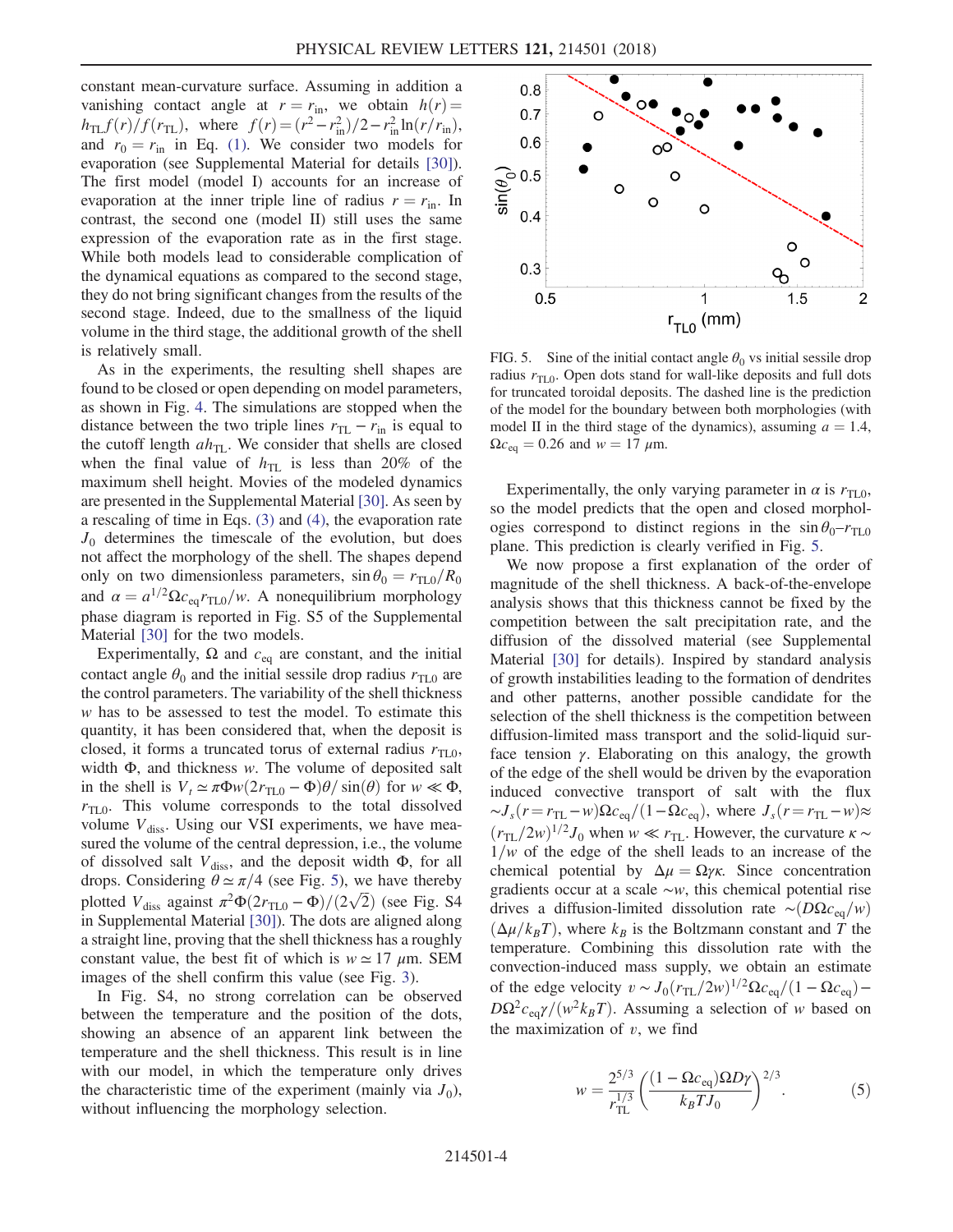Taking  $\gamma \sim 0.1 \text{ J m}^{-2}$ , and  $\Omega \sim 10^{-28} \text{ m}^3$ , we find  $w \sim 3 \mu m$ , which is of the same order of magnitude as the experimental value  $\sim$ 17  $\mu$ m. The related growth velocity  $v_{\text{max}} \sim J_0 (r_{\text{TL}}/2w)^{1/2} \Omega c_{\text{eq}} / (1 - \Omega c_{\text{eq}}) \sim \mu \text{m s}^{-1}$ , is also in reasonable agreement with experimental observations. In the Supplemental Material [30], we show that attachment-detachment-limited kinetics lead to similar orders of magnitude as diffusion limited kinetics.

In conclusion, we have shown that the coffee-stain effect, observed in an extensive number of complex fluids, can also be obtained with initially pure water, provided that it evaporates on a rapidly dissolving solid, a salt, for example. The dryout is always composed of a thin shell, either open, or closed in the form of a hollow rim, depending on the drop radius and contact angle. This experimental configuration proves in a novel and unexpected way the potentialities of the wetting-growth coupling in materials science.

We thank David Brutin for enlightening discussions, Gilles Simon, François Gay, Charlotte Rivière, Rémy Fulcrand, and Agnès Piednoir for experimental help, and CNES (French Space Agency) and CNRS for financial support.

\* jean.colombani@univ-lyon1.fr

- [1] D. Loss and D. P. DiVincenzo, Quantum computation with quantum dots, [Phys. Rev. A](https://doi.org/10.1103/PhysRevA.57.120) 57, 120 (1998).
- [2] S. Nadj-Perge, S. M. Frolov, E. P. A. M. Bakkers, and L. P. Kouwenhoven, Spin-orbit qubit in a semiconductor nanowire, [Nature \(London\)](https://doi.org/10.1038/nature09682) 468, 1084 (2010).
- [3] M. S. Gudiksen, L. J. Lauhon, J. Wang, D. C. Smith, and C. M. Lieber, Growth of nanowire superlattice structures for nanoscale photonics and electronics, [Nature \(London\)](https://doi.org/10.1038/415617a) 415, [617 \(2002\)](https://doi.org/10.1038/415617a).
- [4] P. Yang, H. Yan, S. Mao, R. Russo, J. Johnson, R. Saykally, N. Morris, J. Pham, R. He, and H. J. Choi, Controlled growth of ZnO nanowires and their optical properties, [Adv.](https://doi.org/10.1002/1616-3028(20020517)12:5%3C323::AID-ADFM323%3E3.0.CO;2-G) [Funct. Mater.](https://doi.org/10.1002/1616-3028(20020517)12:5%3C323::AID-ADFM323%3E3.0.CO;2-G) 12, 323 (2002).
- [5] S. Kodambaka, J. Tersoff, M. C. Reuter, and F. M. Ross, Germanium nanowire growth below the eutectic temperature, Science 316[, 729 \(2007\)](https://doi.org/10.1126/science.1139105).
- [6] K. W. Schwarz and J. Tersoff, From Droplets to Nanowires: Dynamics of Vapor-Liquid-Solid Growth, [Phys. Rev. Lett.](https://doi.org/10.1103/PhysRevLett.102.206101) 102[, 206101 \(2009\).](https://doi.org/10.1103/PhysRevLett.102.206101)
- [7] K. Watanabe, N. Koguchi, and Y. Gotoh, Fabrication of GaAs quantum dots by modified droplet epitaxy, [Jpn. J.](https://doi.org/10.1143/JJAP.39.L79) Appl. Phys. 39[, L79 \(2000\)](https://doi.org/10.1143/JJAP.39.L79).
- [8] T. Mano, T. Kuroda, S. Sanguinetti, T. Ochiai, T. Tateno, J. Kim, T. Noda, M. Kawabe, K. Sakoda, G. Kido et al., Self-assembly of concentric quantum double rings, [Nano](https://doi.org/10.1021/nl048192%2B) Lett. 5[, 425 \(2005\).](https://doi.org/10.1021/nl048192%2B)
- [9] Z. Y. Zhou, C. X. Zheng, W. X. Tang, J. Tersoff, and D. E. Jesson, Origin of Quantum Ring Formation during Droplet Epitaxy, Phys. Rev. Lett. 111[, 036102 \(2013\)](https://doi.org/10.1103/PhysRevLett.111.036102).
- [10] R. Deegan, O. Bakajin, T. Dupont, G. Huber, S. Nagel, and T. Witten, Capillary flow as the cause of ring stains from dried liquid drops, [Nature \(London\)](https://doi.org/10.1038/39827) 389, 827 (1997).
- [11] C. Annarelli, J. Fornazero, J. Bert, and J. Colombani, Crack patterns in drying protein solution drops, [Eur. Phys. J. E](https://doi.org/10.1007/s101890170043) 5, [599 \(2001\)](https://doi.org/10.1007/s101890170043).
- [12] T. Yakhno, Salt-induced protein phase transitions in drying drops, [J. Colloid Interface Sci.](https://doi.org/10.1016/j.jcis.2007.10.020) 318, 225 (2008).
- [13] Y. Tarasevich, I. Vodolazskaya, and O. Bondarenko, Modeling of spatial–temporal distribution of the components in the drying sessile droplet of biological fluid, [Colloids Surf.](https://doi.org/10.1016/j.colsurfa.2013.04.069) A 432[, 99 \(2013\).](https://doi.org/10.1016/j.colsurfa.2013.04.069)
- [14] B. Sobac and D. Brutin, Desiccation of a sessile drop of blood: Cracks, folds formation and delamination, [Colloids](https://doi.org/10.1016/j.colsurfa.2014.01.076) Surf. A 448[, 34 \(2014\).](https://doi.org/10.1016/j.colsurfa.2014.01.076)
- [15] C. Sadek, L. Pauchard, P. Schuck, Y. Fallourd, N. Pradeau, C. L. Floch-Fouéré, and R. Jeantet, Mechanical properties of milk protein skin layers after drying: Understanding the mechanisms of particle formation from whey protein isolate and native phosphocaseinate, [Food Hydrocolloids](https://doi.org/10.1016/j.foodhyd.2015.01.014) 48, 8 [\(2015\).](https://doi.org/10.1016/j.foodhyd.2015.01.014)
- [16] P. Sáenz, A. Wray, Z. Che, O. Matar, P. Valluri, J. Kim, and K. Sefiane, Dynamics and universal scaling law in geometrically-controlled sessile drop evaporation, [Nat.](https://doi.org/10.1038/ncomms14783) Commun. 8[, 14783 \(2017\)](https://doi.org/10.1038/ncomms14783).
- [17] P.J. Yunker, T. Still, M.A. Lohr, and A.G. Yodh, Suppression of the coffee-ring effect by shape-dependent capillary interactions, [Nature \(London\)](https://doi.org/10.1038/nature10344) 476, 308 (2011).
- [18] H. Hu and R. Larson, Marangoni effect reverses coffee-ring depositions, [J. Phys. Chem. B](https://doi.org/10.1021/jp0609232) 110, 7090 (2006).
- [19] C. Chon, S. Paik, J. Tipton, and K. Kihm, Effect of nanoparticle sizes and number densities on the evaporation and dryout characteristics for strongly pinned nanofluid droplets, Langmuir 23[, 2953 \(2007\).](https://doi.org/10.1021/la061661y)
- [20] X. Shen, C.-M. Ho, and T.-S. Wong, Minimal size of coffee ring structure, [J. Phys. Chem. B](https://doi.org/10.1021/jp912190v) 114, 5269 (2010).
- [21] K. Sefiane, Patterns from drying drops, [Adv. Colloid](https://doi.org/10.1016/j.cis.2013.05.002) [Interface Sci.](https://doi.org/10.1016/j.cis.2013.05.002) 206, 372 (2014).
- [22] Droplet Wetting and Evaporation, edited by D. Brutin (Elsevier, Amsterdam, 2015).
- [23] X. Man and M. Doi, Ring to Mountain Transition in Deposition Pattern of Drying Droplets, [Phys. Rev. Lett.](https://doi.org/10.1103/PhysRevLett.116.066101) 116[, 066101 \(2016\).](https://doi.org/10.1103/PhysRevLett.116.066101)
- [24] X. L. Li, Formation mechanisms of multiple concentric nanoring structures upon droplet epitaxy, [J. Phys. Chem.](https://doi.org/10.1021/jp105094q) C 114[, 15343 \(2010\).](https://doi.org/10.1021/jp105094q)
- [25] R. Cordeiro and T. Pakula, Behavior of evaporating droplets at nonsoluble and soluble surfaces: Modeling with molecular resolution, [J. Phys. Chem. B](https://doi.org/10.1021/jp045329b) 109, 4152 (2005).
- [26] N. Shahidzadeh-Bonn, S. Rafaï, D. Bonn, and G. Wegdam, Salt crystallization during evaporation: Impact of interfacial properties, Langmuir 24[, 8599 \(2008\)](https://doi.org/10.1021/la8005629).
- [27] N. Shahidzadeh, M. Schut, J. Desarnaud, M. Prat, and D. Bonn, Salt stains from evaporating droplets, [Sci. Rep.](https://doi.org/10.1038/srep10335) 5, [10335 \(2015\).](https://doi.org/10.1038/srep10335)
- [28] A. Tay, D. Bendejacq, C. Monteux, and F. Lequeux, How does water wet a hydrosoluble substrate?, [Soft Matter](https://doi.org/10.1039/c1sm05419h) 7, [6953 \(2011\)](https://doi.org/10.1039/c1sm05419h).
- [29] J. Dupas, E. Verneuil, M. Ramaioli, L. Forny, L. Talini, and F. Lequeux, Dynamic wetting on a thin film of soluble